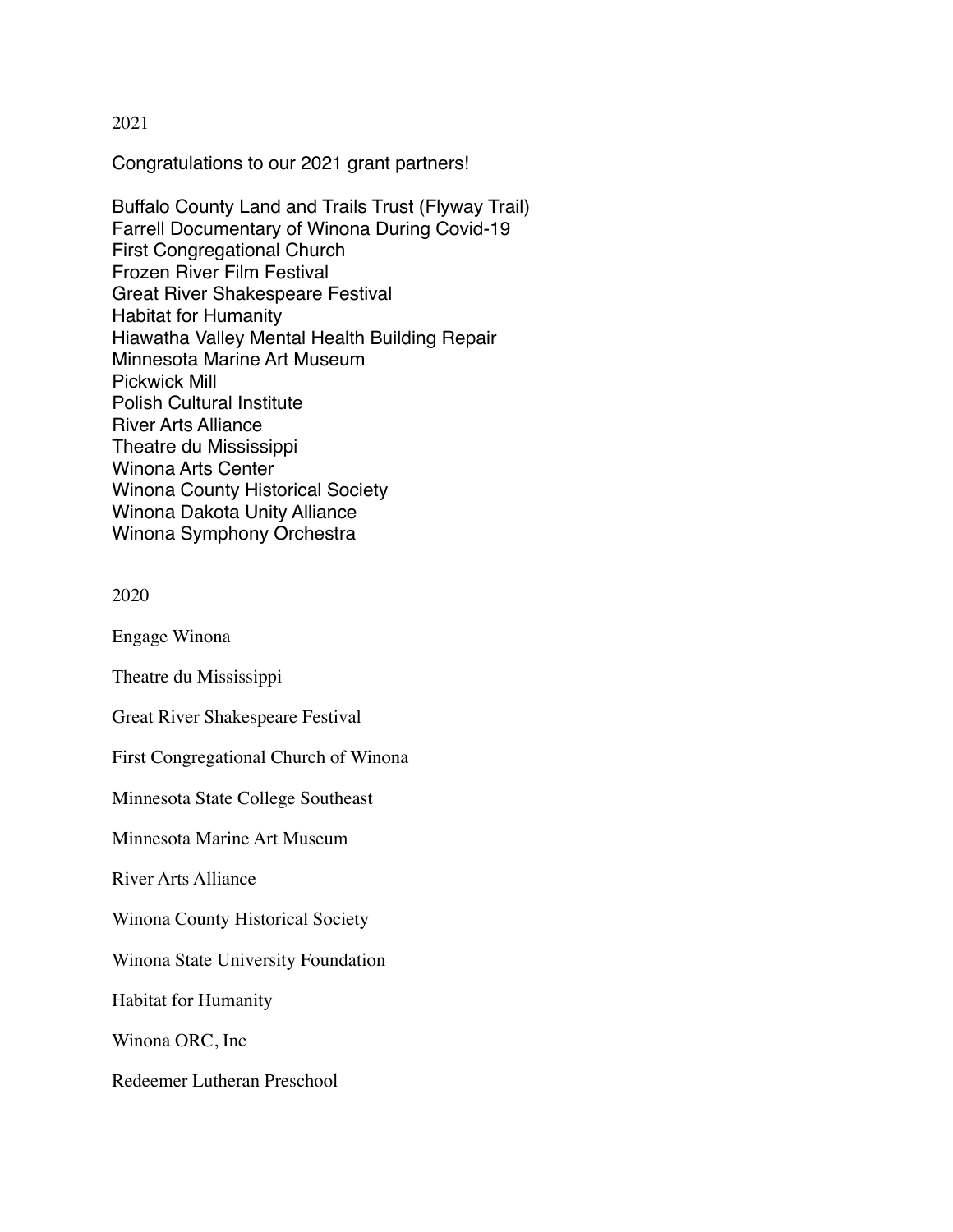## **Total Granted: \$86,850.00**

2019 Engage Winona Theatre du Mississippi Great River Shakespeare Festival First Congregational Church of Winona Minnesota State College Southeast Minnesota Marine Art Museum River Arts Alliance Winona County Historical Society Winona State University Foundation Habitat for Humanity **Total Granted: \$78,732.00** Winona ORC, Inc Redeemer Lutheran Preschool 2018 Winona County Historical Society MMAM Friendship Fish & Float Program Project FINE Polish Cultural Institute River Arts Alliance Minnesota State College Southeast Winona ORC Industries, Inc. First Congregational Church Winona Arts Center Art of the Rural/ Outpost Engage Winona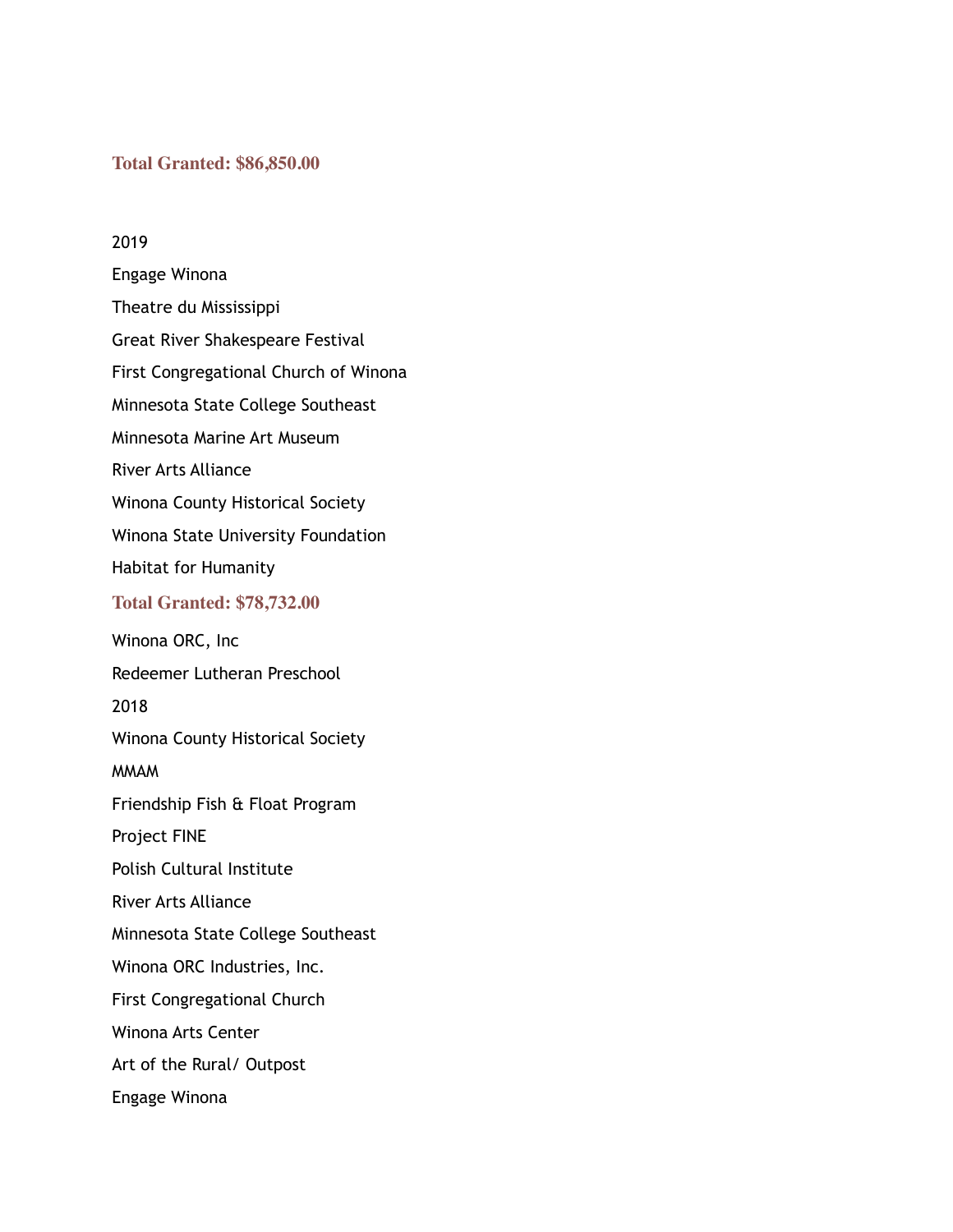Winona Dakota Unity Alliance

2017

Theatre du Mississippi

Winona Dakota Unity Alliance

MN Marine Art Museum

Pickwick Mill

Winona County Historical Society

Polish Cultural Institute

MN Streetcar Museum

MN City Historical Association

Winona Arts Center

Engage Winona

2016

First Congregational Church of Winona

John Latsch Documentary Film Project

Winona Arts Center

Wesley United Methodist Church

Theatre du Mississippi

Winona- Dakota Unity Alliance

Pickwick Mill

Winona County Historical Society

Polish Cultural Institute & Museum

2015

Centennial Celebration Committee

Winona-Dakota Unity Alliance

First Congregational Church

Friends of the Winona Public Library

Winona County Historical Society

Theatre du Mississippi

Winona Arts Center

Minnesota Streetcar Museum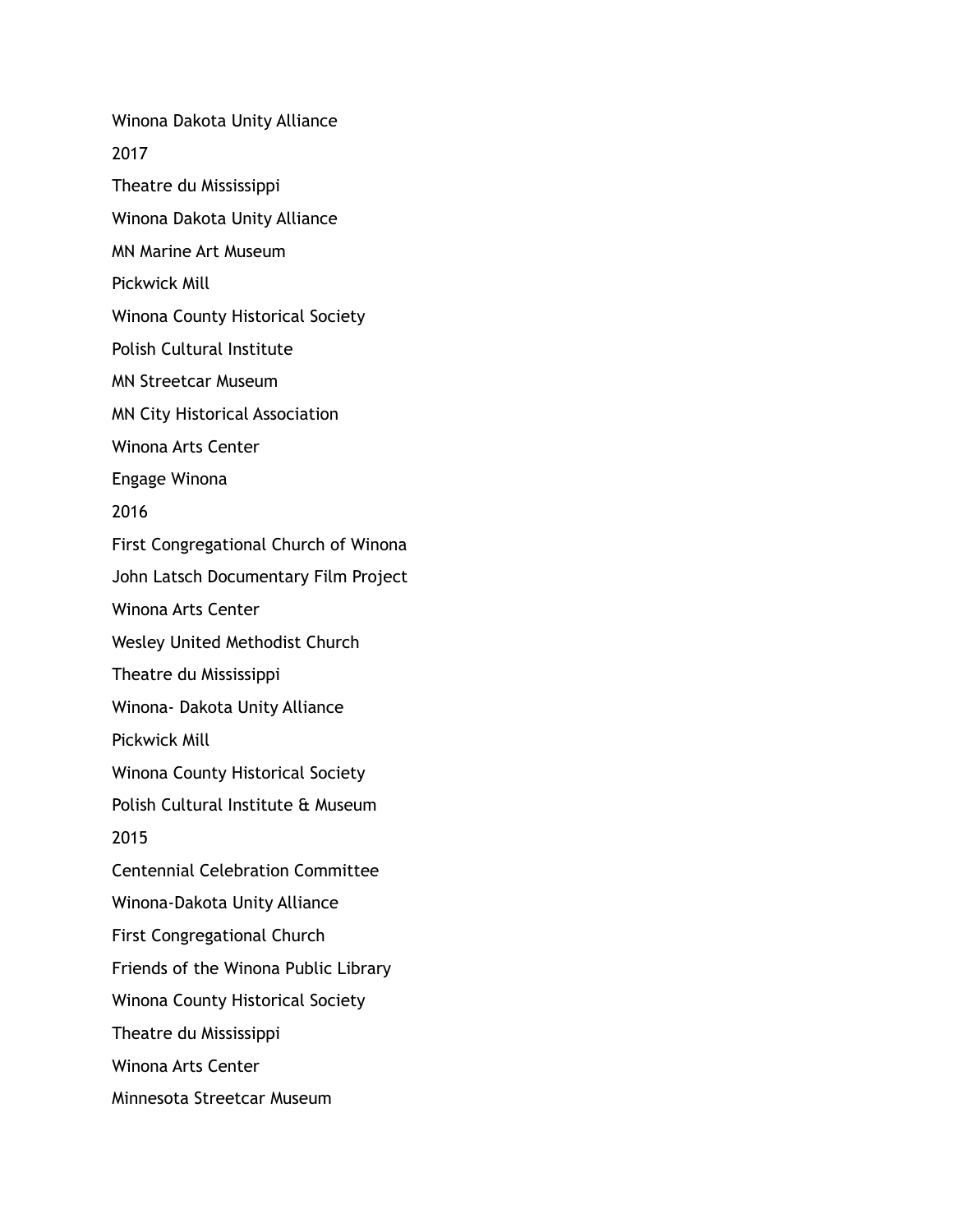Fine Arts of Southeast Minnesota Polish Cultural Institute Pickwick Mill, Inc. Minnesota Marine Art Museum 2014 MN Streetcar Museum Winona-Dakota Unity Alliance Theatre du Mississippi Polish Cultural Institute Minnesota Marine Art Museum Pickwick Mill, Inc. Winona Arts Center First Congregational Church of Winona Winona County Historical Society 2013 Minnesota Streetcar Museum Winona County Historical Society Winona-Dakota Unity Alliance Theatre du Mississippi Polish Cultural Institute Minnesota Marine Art Museum St. Mary's University "Page in History" Winona Arts Center 2012 Polish Cultural Institute Winona County Historical Society Seed Performance Art Fine Artists of SE MN Pickwick Mill Theatre du Mississippi Winona Dakota Unity Alliance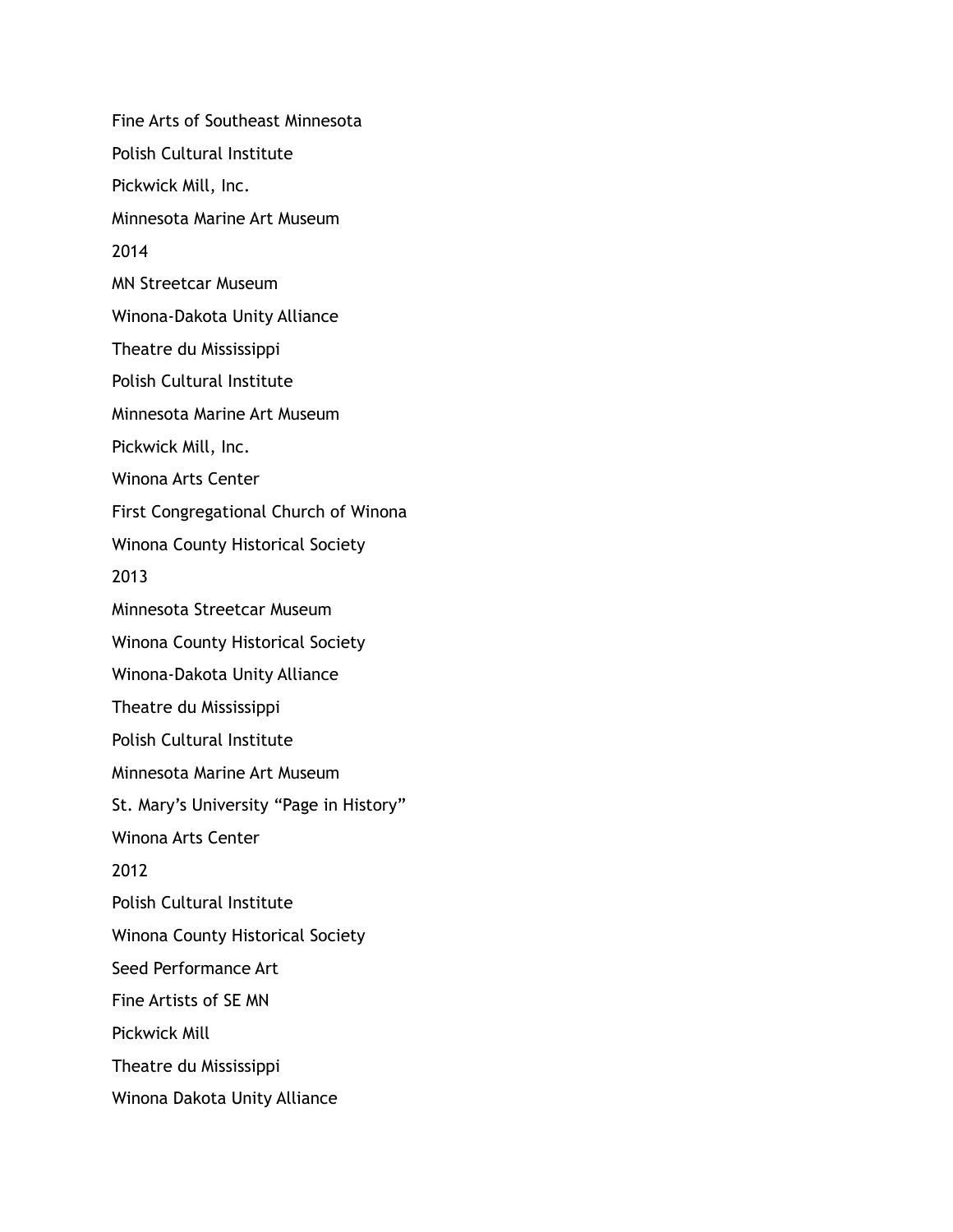MN Streetcar Museum St. Mary's University 2011 Polish Cultural Institute Winona County Historical Society St. Mary's University Theatre du Mississippi MN Streetcar Museum Winona Arts Center Pickwick Mill MN Marine Art Museum Fine Artists of SE MN 2010 Winona Dakota Unity Alliance Winona County Historical Society Winona Arts Center MN Streetcar Museum St. Mary's University Pickwick Mill Fine Artists of SE MN 2009 Polish Cultural Institute Winona County Historical Society Winona County Criminal Justice Winona Dakota Unity Alliance Winona Arts Center Pickwick Mill 2008 Polish Cultural Institute Winona County Historical Society Gavin Brook Disaster Relief Fund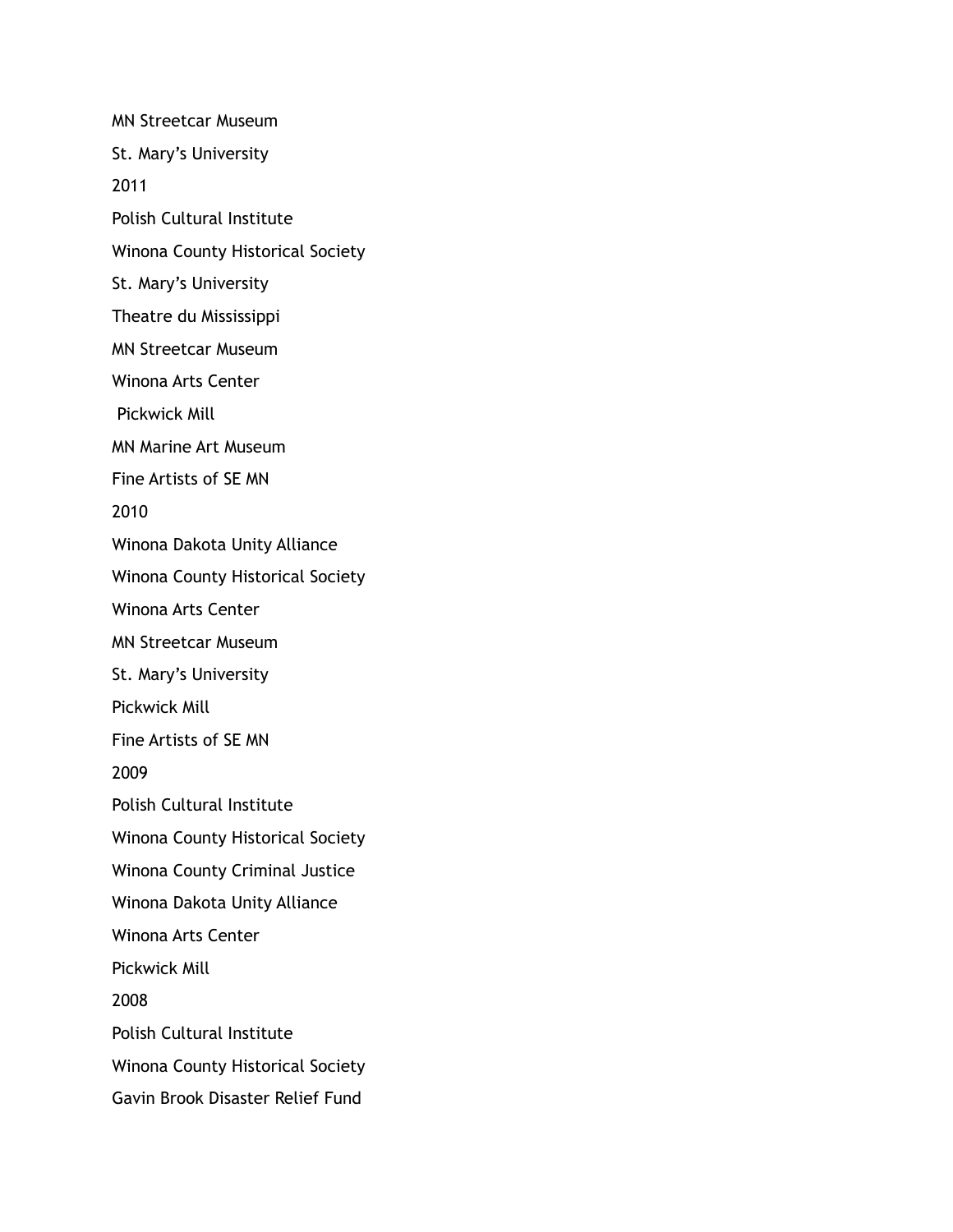Winona Public Library Winona Arts Center Winona Dakota Unity Alliance Theatre du Mississippi Paickwick Mill MN City Historical Association 2007 Polish Cultural Institute Great River Shakespeare Festival Pickwick Mill Polish Cultural Institute Theatre du Mississippi Winona Arts Center Winona County Historical Society Winona Dakota Unity Alliance Winona Public Library 2006 Winona County Historical Society Polish Cultural Institute Pickwick Mill Winona Art Center Winona State Foundation Winona Dakota Unity Alliance Theatre du Mississippi 2005 Winona County Historical Society Polish Cultural Institute Pickwick Mill Winona Art Center Theatre du Mississippi Winona Public Library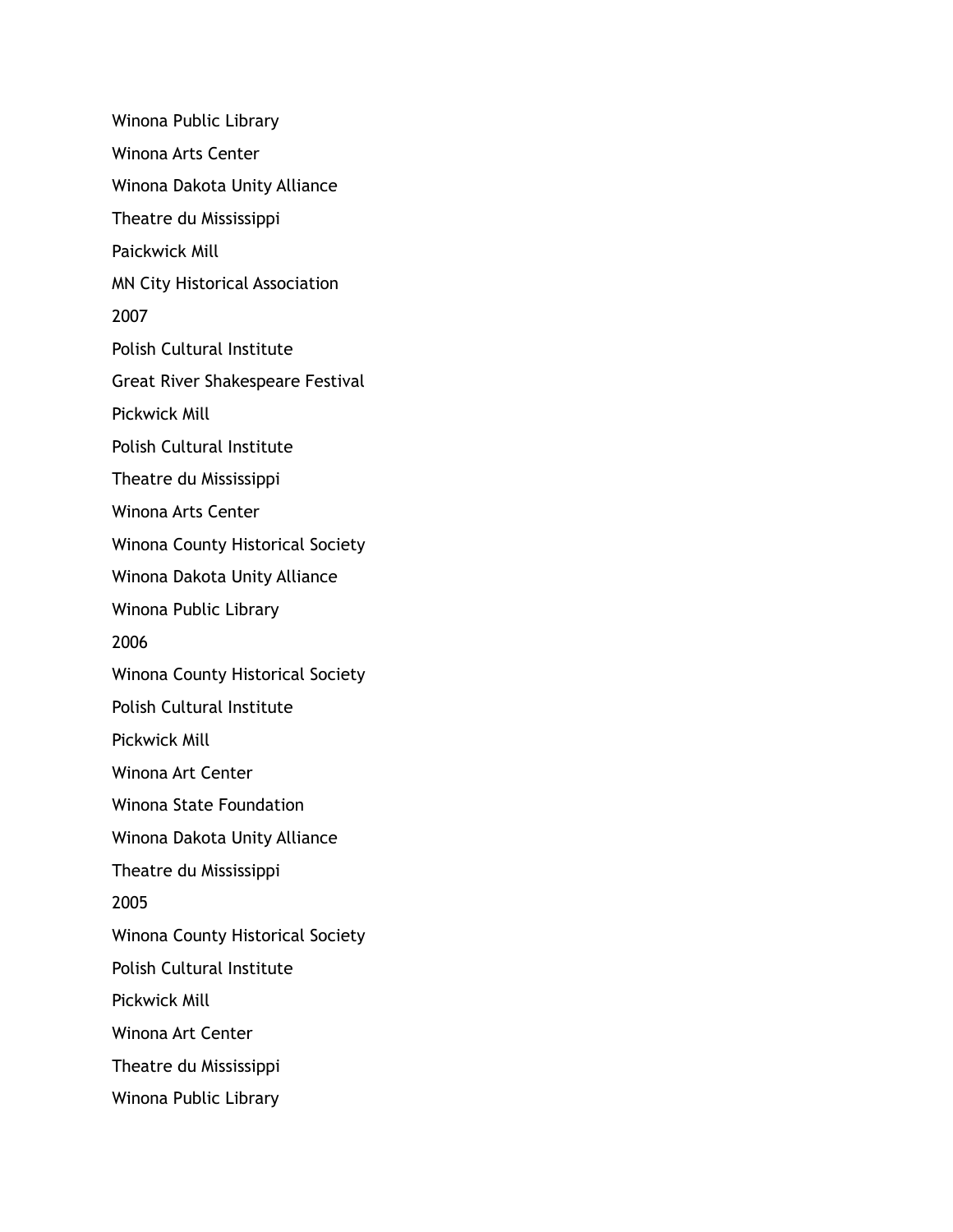Brass Band 2004 Winona Public Library Winona County Historical Society Polish Cultural Institute Pickwick Mill Winona Art Center St. Mary's Page Service Japanese Garden Project 2003 Winona County Historical Society Polish Cultural Institute Pickwick Mill Winona Art Center Great River Review St. Mary's Page Service Theatre du Mississippi Winona Public Library 2002 Winona County Historical Society Polish Cultural Institute Winona Art Center Great River review The Lamberton Residence 2001 Winona County Historical Society Pickwick Mill Theatre du Mississippi Great River Review Winona Community Foundation 2000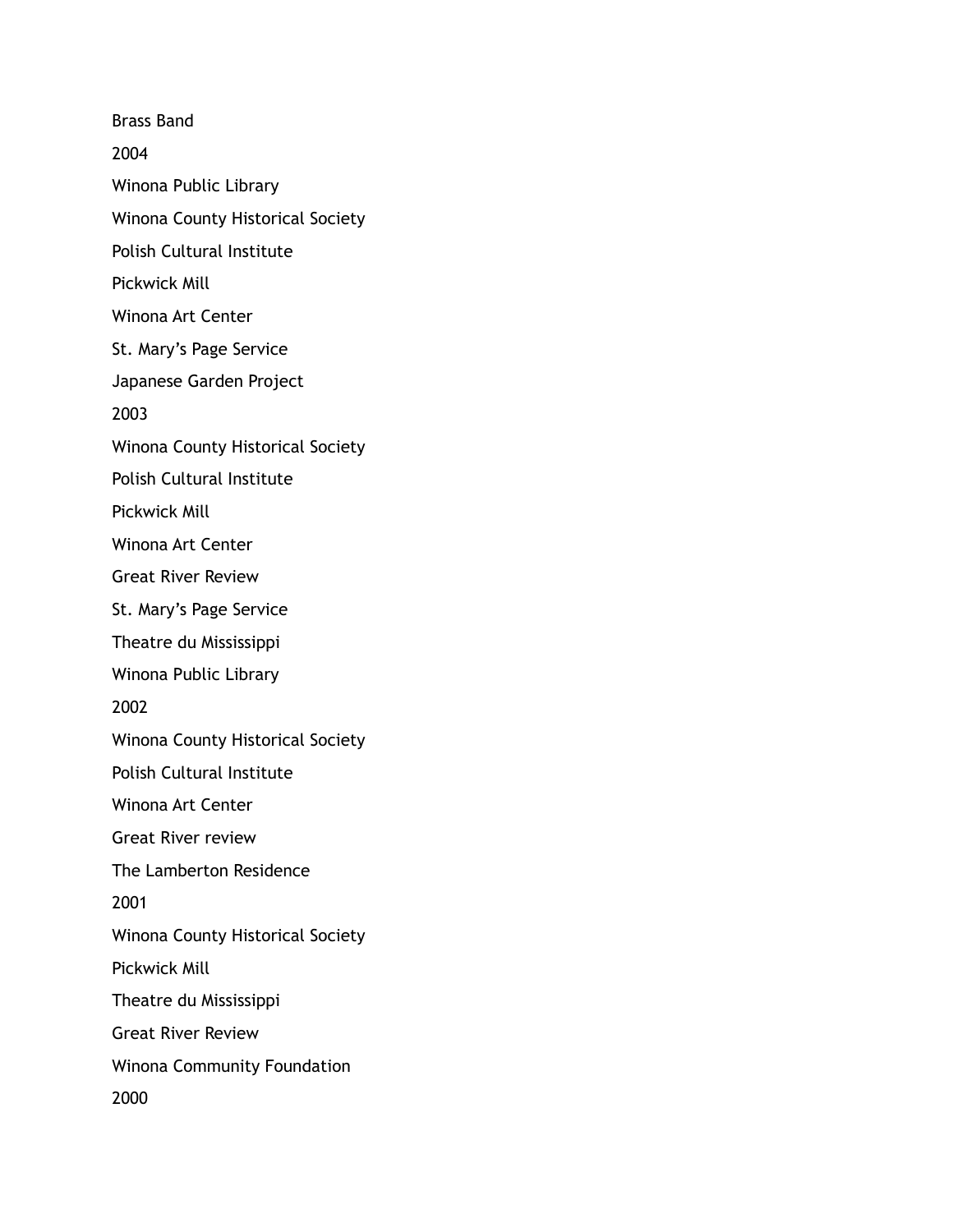Winona County Historical Society Winona County Historical Society Winona County Historical Society Polish Cultural Institute Winona Community Foundation 1999 Winona County Historical Society Winona County Historical Society Polish Cultural Institute Winona Art Center Project Fine Winona Community Foundation C.S. Teahouse 1998 Winona County Historical Society Polish Cultural Institute Pickwick Mill 1997 Polish Cultural Institute Pickwick Mill Winona Art Center Winona Art Center 1996 Winona County Historical Society Polish Cultural Institute Pickwick Mill Lamberton Residence 1995 Winona County Historical Society Pickwick Mill Winona Art Center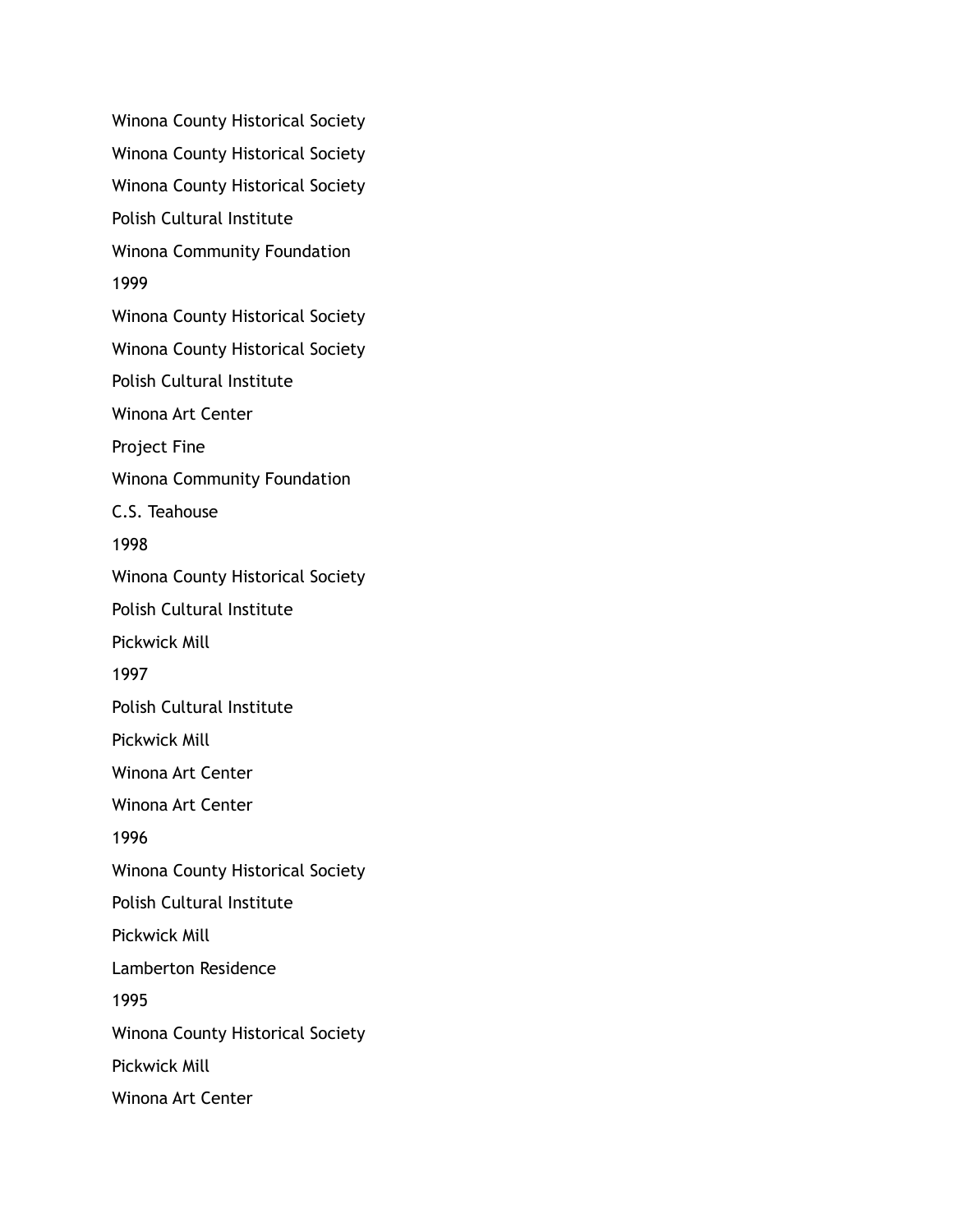1994 Polish Cultural Institute City of Winona Public Library Winona Art Center 1993 Pickwick mill Winona County Historical Society Winona Community Foundation Lamberton Residence 1992 University of Illinois Press Winona County Historical Society Winona Arts Center 1991 Pickwick mill Winona County Historical Society 1990 Winona Lighting Pickwick mill Polish Cultural Institute Winona County Historical Society City of Winona 1989 Winona Arts Center Pickwick Mill Winona County Historical Society 1988 Winona Co. Historical Society Family Service of Winona Polish Cultural Institute The City of Winona Library